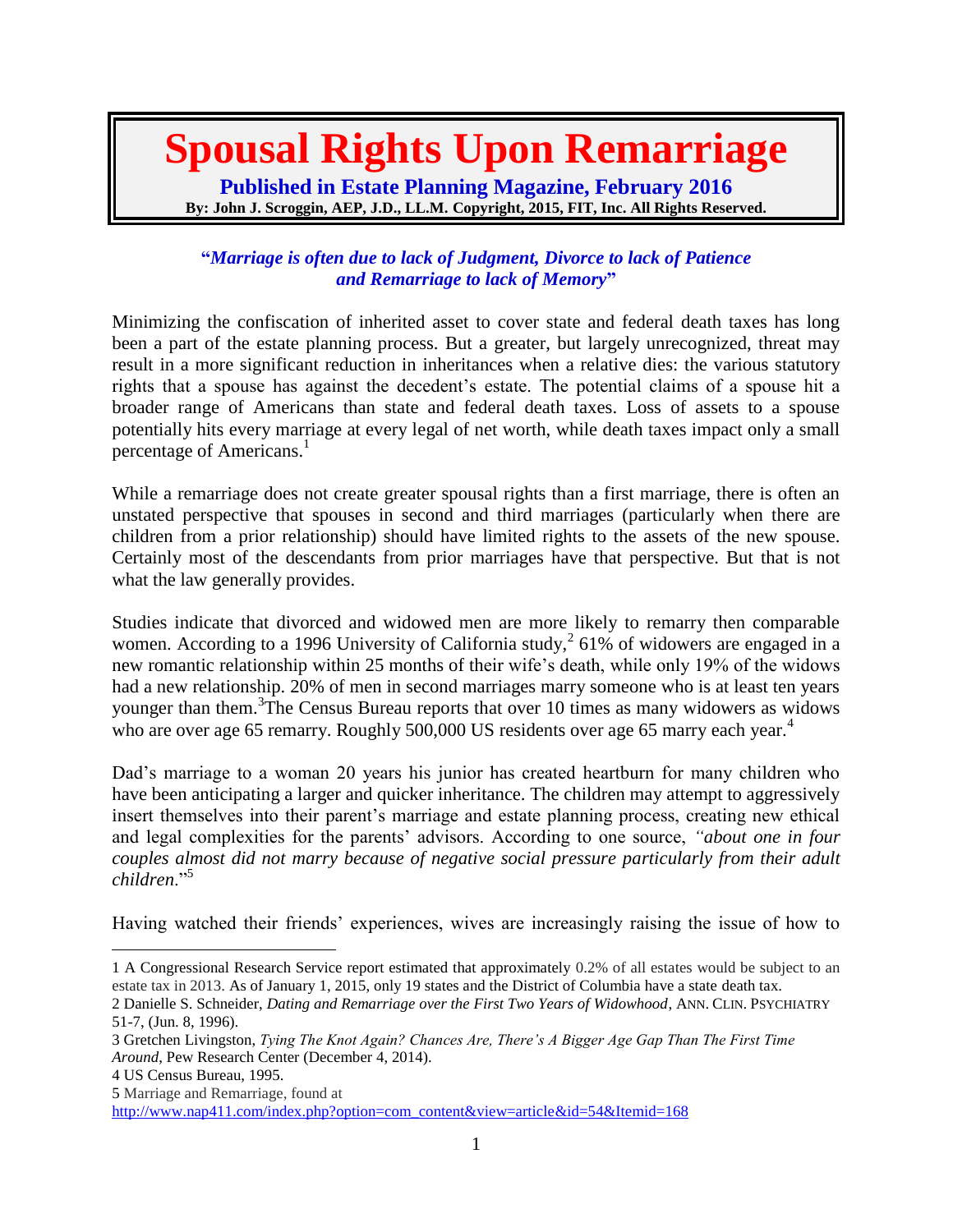prevent their husband's new spouse from obtaining family assets if the first wife predeceases the husband. As a result we have been seeing wives increasingly pressing for the use of trusts to protect family assets.

Unfortunately, most people getting remarried have little to no concept of the full legal impact of their new marriage. Many believe that documents like pre-nuptials or other waivers are only needed by the wealthy. Most do not modify their estate planning documents when they remarry. As a result they often do little planning when a remarriage occurs.

Every marriage (even second and third marriages) provides the new spouse a substantial number of legal rights in the other spouse's assets and decision making, including, but certainly not limited to, those discussed in this article. The next article in this series will discuss other issues when remarriages occur and a third article will investigate ways to limit the rights and claims of a spouse. A final article will discuss negotiation issues for divorce, from the perspective of a tax and estate planning attorney.

While many of the ideas and issues discussed in these articles equally apply to first marriages, the central focus will be on second, third or later remarriages. These laws are constantly changing. In general, the articles will reflect state and federal law as of June 1, 2015. Among the rights that are automatically attributable to any new spouses are the following:

Divorce Claims. Remarriage opens a new spouse to the potential of divorce and the concomitant loss of property and income. Discussing this loss in detail is something best left to knowledgeable divorce attorneys.

Spousal Elective Share. "Spousal share" or "spousal elective share"<sup>6</sup> refers to a legal claim that a surviving spouse has against a portion of the assets of a deceased spouse, even if the deceased spouse disinherited the survivor,<sup>7</sup> The concept of spousal elective share evolved out of the common law concepts of dower and curtesy. $8$  Every state except Georgia permits a spousal share election to a surviving spouse or a community property right in a spouse.<sup>9</sup> There can be significant variations between state laws, and the local nuances can create an easy trap for the uninitiated advisor and their clients.

While some states provide that the elective share may only be made against the probate estate of a deceased spouse,<sup>10</sup> in most states, the assets used in calculating the spousal elective share are "augmented" to include some or all of the non-probate assets of the decedent (e.g., revocable living trusts, life insurance and IRAs that passed by beneficiary designation or jointly owned

<sup>6</sup> The right is also referred to as "widow's share," "statutory share," "election against the will," and "forced share."

<sup>7</sup> For a list of state spousal election rights, see JEFFREY A. SCHOENBLUM, MULTISTATE GUIDE TO ESTATE PLANNING, tbl.6, *Rights of a Spouse*, (CCH 2015) and LAWCHEK, *Can a spouse elect against a will in this state?* available at [http://www.lawchek.com/Library1/\\_books/probate/qanda/spouse.htm](http://www.lawchek.com/Library1/_books/probate/qanda/spouse.htm) (last viewed June 1, 2015).

<sup>8</sup> A few states retain dower (e.g., Arkansas, Michigan, Ohio) and curtesy rights (e.g., Arkansas).

<sup>9</sup> Georgia has a right called "Years Support" which provides for limited support to a surviving spouse. See: GA. CODE ANN. § 53-3-1 et seq.

<sup>10</sup> C.f., CONN. GEN. STAT. § 45a-436(a); NH RSA 560:10; OHIO REV. CODE ANN. § 2106,01(C); [WY Stat](http://law.justia.com/citations.html#WY Stat § 2-5-101 (1997 through Reg Sess))  [§ 2-5-101.](http://law.justia.com/citations.html#WY Stat § 2-5-101 (1997 through Reg Sess))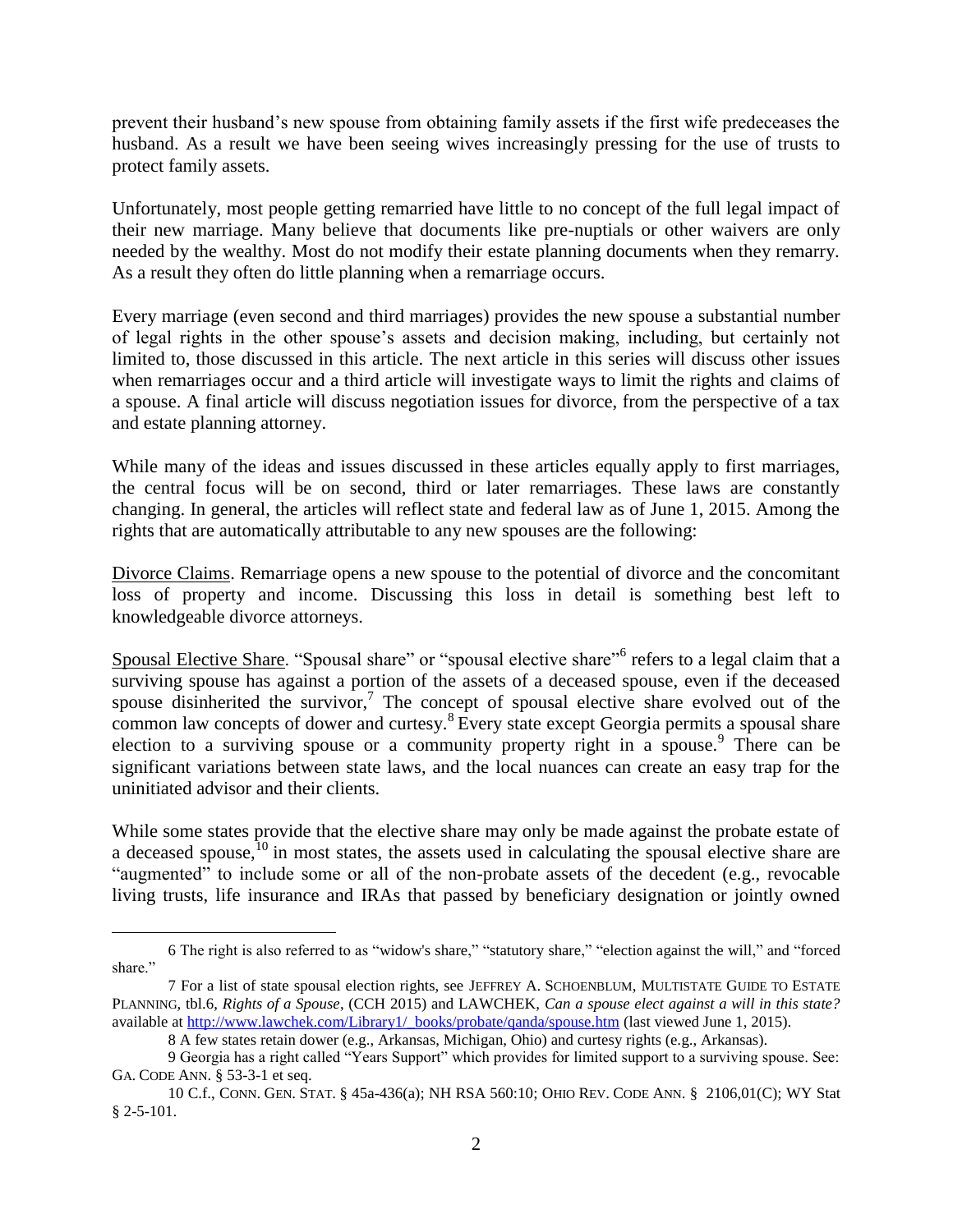financial accounts that automatically passed to a joint owner). The elective share base calculation may be reduced by debts (but normally not death taxes) and expenses of the estate (e.g., funeral expenses, administrative expenses).

In most states, the elective share is in lieu of any inheritance under the deceased spouse's Will.<sup>11</sup> A number of states reduce the elective share by the amount of assets which otherwise passed to the surviving spouse at the decedent's passing (e.g., by beneficiary designation).

*Drafting*: Consider drafting disposition documents to provide that benefits received under the dispositive documents are in lieu of any spousal elective share or other spousal right to take outside the Will.

The spousal elective share normally ranges from 30-50% of the "augmented estate" of the decedent spouse. It is often in addition to the other spousal claims (see below) that the spouse has against the decedent's estate, although the interaction of the cumulative claims can effectively limit the assets passing to the surviving spouse.

Spousal elective rights may grow over the term of the marriage. For example, in North Carolina, <sup>12</sup> the spousal elective share increases the longer the marriage lasts. For marriages that last less than 5 years, the spouse's claim is 15% of the estate, while spouses of marriages that last longer than 15 years have a 50% claim against the decedent's estate.

Because the spousal elective share is considered a taking against the decedent spouse's Will, it effectively gains a priority of distribution over the bequests in the Will, creating a potential abatement of testamentary bequests to satisfy the election. Under most state statues, the abatement is first applied to the residuary estate and then to specific bequests. In some cases abatement can also apply to non-probate distributions.<sup>13</sup>

*Drafting*: Estate planners need to take this potential abatement into account in how they draft their documents. For example, the Will might provide that if a spousal share is elected, the abatement of bequests applies proportionately to all bequests rather than being borne solely by the residuary bequest.

*Trap:* Every state permitting a spousal elective share allows the right to be waived, but review the statutory waiver requirements closely because inattentiveness to the details can make the waiver invalid (e.g., failure to make a "fair disclosure" of all financial resources).

*Trap*: Surviving spouses generally have a limited time in which to file the election for a spousal share. The period is normally in the range of 6 to 9 months. Death of a surviving

<sup>11</sup> C.f., CONN. GEN. STAT. § 45a-436(b) (2015).

<sup>12</sup> N.C. GEN. STAT. § 30-3.1 (2015); [H. Chalk Broughton Jr.,](http://www.poynerspruill.com/people/Pages/HChalkBroughton.aspx) *Recent Changes To North Carolina's Elective Share Statute – A Trap For The Unwary Estate Planner*, POYNER SPRUILL (Apr. 07, 2014), [http://www.poynerspruill.com/publications/Pages/RecentChangesNCElectiveShareStatuteTrapForUnwaryEstatePla](http://www.poynerspruill.com/publications/Pages/RecentChangesNCElectiveShareStatuteTrapForUnwaryEstatePlanner.aspx) [nner.aspx.](http://www.poynerspruill.com/publications/Pages/RecentChangesNCElectiveShareStatuteTrapForUnwaryEstatePlanner.aspx) Similarly see: Kan. Stat. Ann. § 59-6a202(a)(1)(2015), Minn. Stat. § 524.2-202(2014), Mont. Code Ann. §72-2-221(2014).

<sup>13</sup> C.f., UPC § 2-209(c).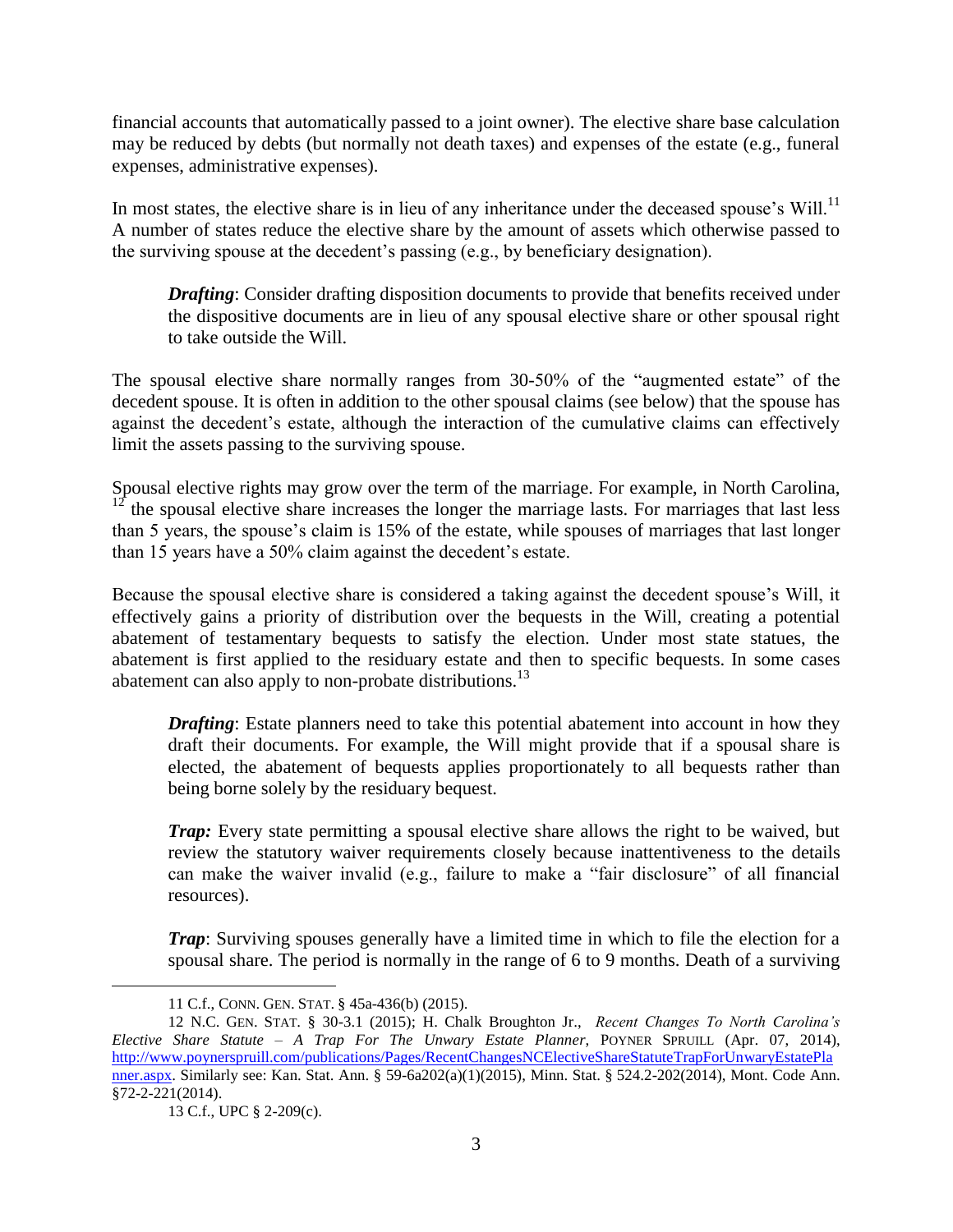spouse before filing the election normally terminates the elective right (i.e., the surviving spouse's heirs cannot make the election on the spouse's behalf).<sup>14</sup> But a minority of states permit the claim to be made by the surviving spouse's personal representative if the surviving spouse dies during the claim period.<sup>15</sup> Particularly in remarriages this would seem to be unfortunate rule by allowing the heirs of a spouse who survived a short time to benefit from the assets of deceased spouse in a second or third marriage.

*Trap or Opportunity*? Does the spousal elective share receive an allocated part the estate's taxable income pursuant to Internal Revenue Code (I.R.C.) section 662? In Deutsch v. Commissioner,<sup>16</sup> the Tax Court ruled that there was not an allocation of income to the spouse because of the spousal election, while in Bingham v. U.S.*,* <sup>17</sup> a Massachusetts District Court came to a different conclusion.

*Trap*: In some "augmented" states, self-settled trusts, including Charitable Remainder Trusts ("CRT"), can be subject to the spousal elective share. The existence of that right is generally a disqualifying event for the  $CRT<sup>18</sup>$  In order to avoid that disqualification, the IRS requires that a spouse must irrevocably waive any right to make a claim against the  $CRT^{19}$ 

*Trap*: Disagreements on the value of assets, particularly assets passing outside the probate estate, can create significant and costly conflicts among the fiduciaries, the surviving spouse and other heirs. $^{20}$ 

*Caution:* If a surviving spouse disclaims an elective share or fails to file an affirmative election, Medicaid may count the elective share as a transferred asset for purposes of qualifying for Medicaid (i.e., it may result in a delayed qualification for Medicaid).<sup>21</sup>

There are ways to reduce or eliminate or a spouse's elective share claim, but the approaches vary widely because of significant differences in state law. See the third article in this series.

#### *Resources*:

- Robert B. Joslyn, *Surviving Spouse's Rights To Share in Deceased Spouse's Estate,* ACTEC Study 10 (August 2004).
- Christopher P. Cline, Jeffrey N. Pennell, Terry L. Turnipseed, *Spouse's Elective Share*, 841-1<sup>st</sup> TAX MGMT (BNA).

 $105(a)$ .

<sup>14</sup> C.f., 22 Pa. Cons. Stat. § 2206 (2015); Me. Rev. Stat. Ann. tit. 18-A, § 2-203.

<sup>15</sup> C.f., S.D. Codified Laws § 29A-2-212 (2015); Tenn. Code Ann. § 31-4-105(2015); Wyo. Stat. § 2-5-

<sup>16</sup> [74 T.C.M. 935](http://taxandaccounting.bna.com/btac/display/link_res.adp?fedfid=28121699&fname=tcm_74_935&vname=tmegtporep) (1997).

<sup>17</sup> [983 F. Supp. 46](http://taxandaccounting.bna.com/btac/display/link_res.adp?fedfid=28121699&fname=fsupp_983_46&vname=tmegtporep) (D. Mass. 1997).

<sup>18</sup> I.R.C. §§ 664(d)(1)(B), 664(d)(2)(B). But see: Longue Vue Foundation v. Comr.[, 90 T.C. 150](http://taxandaccounting.bna.com/btac/display/link_res.adp?fedfid=4335025&fname=tc_90_150&vname=egtjjrnl) (1988), *acq.,* 1989-1 C.B. 1

<sup>19</sup> Notice 2006-15, 2006-8 I.R.B. 501 (2/21/06)[; Rev. Proc. 2005-24,](http://taxandaccounting.bna.com/btac/display/link_res.adp?fedfid=4335025&fname=irs_revproc_2005_24&vname=egtjjrnl) 2005-16 I.R.B. 909 (4/18/05). 20 C.f., In re Estate of Hjersted, 175 P3d 810 (2008).

<sup>21</sup> See: I.G. v. Dept. of Human Servs., 900 A.2d 840 (N.J. Super. Ct. 2006); In re Mattei, 647 N.Y.S.2d 415 (Sup. Ct. 1996).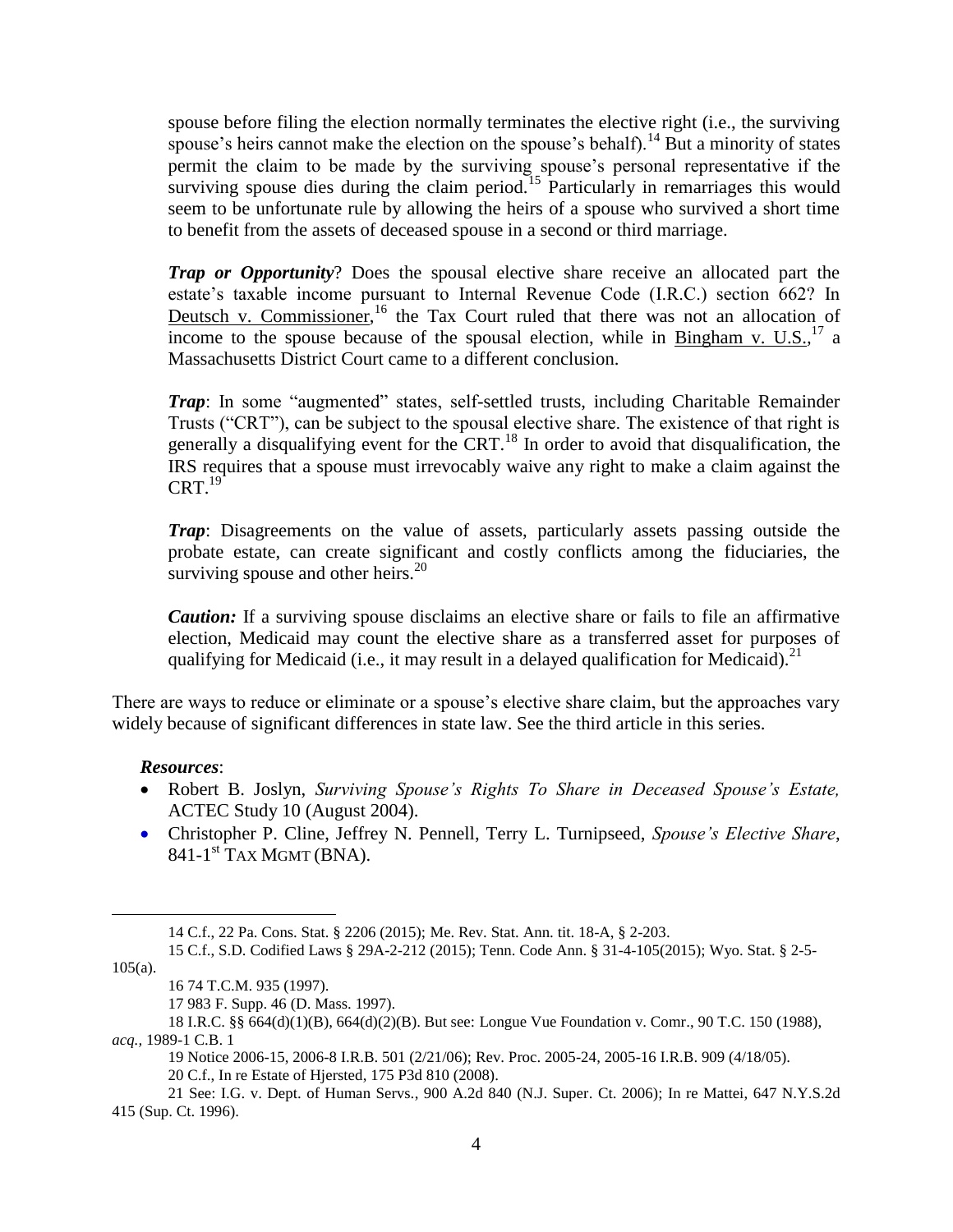JEFFREY A. SCHOENBLUM, MULTISTATE GUIDE TO ESTATE PLANNING, tbl.6, *Rights of a Spouse*, (CCH 2015)

Community Property Rights. As of January 1, 2015, the following nine states have enacted community property laws: [Arizona,](http://en.wikipedia.org/wiki/Arizona) [California,](http://en.wikipedia.org/wiki/California) [Idaho,](http://en.wikipedia.org/wiki/Idaho) [Louisiana,](http://en.wikipedia.org/wiki/Louisiana) [Nevada,](http://en.wikipedia.org/wiki/Nevada) [New Mexico,](http://en.wikipedia.org/wiki/New_Mexico) [Texas,](http://en.wikipedia.org/wiki/Texas) [Washington,](http://en.wikipedia.org/wiki/Washington_(U.S._state)) and [Wisconsin.](http://en.wikipedia.org/wiki/Wisconsin)<sup>22</sup> Alaska and Tennessee<sup>23</sup> permit their residents to elect into community property treatment. Fundamentally, the laws provide that "marital assets" acquired during the marriage are jointly owned by both spouses. The community property rules vary significantly from state to state. States with community property rights do not generally provide for a statutory spousal elective share because the surviving spouse is entitled to half of the marital estate.<sup>24</sup> However, both Idaho<sup>25</sup> and Wisconsin<sup>26</sup> have a spousal elective share that can apply to some estate assets.

Homestead Rights. According in the Wall Street Journal<sup>27</sup> on average, the homes of American households age 65 and older constitute 33.1% of their net wealth. Many states grant a "homestead allowance" to a surviving spouse. The homestead allowance is generally a priority claim that a surviving spouse has against the estate of a deceased spouse.

The homestead allowance can be fairly small. For example, note the following homestead allowances:

- Alabama<sup>28</sup> provides a \$6,000 homestead allowance.
- $\bullet$  Idaho<sup>29</sup> provides a \$50,000 homestead allowance.
- Maine $30$  provides a \$7,000 homestead allowance.
- Oregon<sup>31</sup> allows the surviving spouse to occupy the homestead for one year.
- $\bullet$  Virginia<sup>32</sup> provides a \$20,000 homestead allowance.

As noted above, the homestead allowance is often treated as a claim for a defined sum against the estate, rather than a right to directly claim the homestead residence. For example, Idaho<sup>33</sup> provides: *"The homestead allowance is not a right to claim ownership of, or succession to, any homestead owned by the decedent at the time of the decedent's death but is only the right to claim the sum set forth above."*

<sup>22</sup> U.S. DEP'T OF TREASURY, INTERNAL REVENUE SERV., PUBLICATION 555, COMMUNITY PROPERTY 2 (2014).

<sup>23</sup> The Tennessee Community Property Trust Act of 2010, TENN. CODE ANN. §35-17-101 to -108 (2015); See also: Dan Holbrook, *Where There's a Will*, TENN. B.J., Dec. 2010, at 26; [William Roberts,](http://www.tba.org/profile/william-roberts-1) *A Cautionary Tale Community Property Trusts*, TENN. B.J., July 2011, at 24.

<sup>24</sup> For more information, see: Terry L. Turnipseed, *Community Property v. The Elective Share*, 72 La. L. Rev. (2011) Available at:<http://digitalcommons.law.lsu.edu/lalrev/vol72/iss1/8>

<sup>25</sup> Idaho Code Ann. § 15-2-205(a)(2015)., which applies to "quasi-community property."

<sup>26</sup> Wis. Stat. § 851-055(2015), which applies to "deferred marital property."

<sup>27</sup> "*Lost Inheritance*" WALL ST. J., (March 7, 2013),

<sup>28</sup> ALA. CODE § 43-8-110 (2015).

<sup>29</sup> Idaho Code Ann. § 15-2-402(2015).

<sup>30</sup> Me. Rev. Stat. Ann. tit. 18-A, § 2-402 (2015).

<sup>31</sup> Or. Rev. Stat. § 114.005(2015)

<sup>32</sup> Va. Code Ann. § 64.2-311(2015).

<sup>33</sup> Idaho Code Ann. § 15-2-402(2015).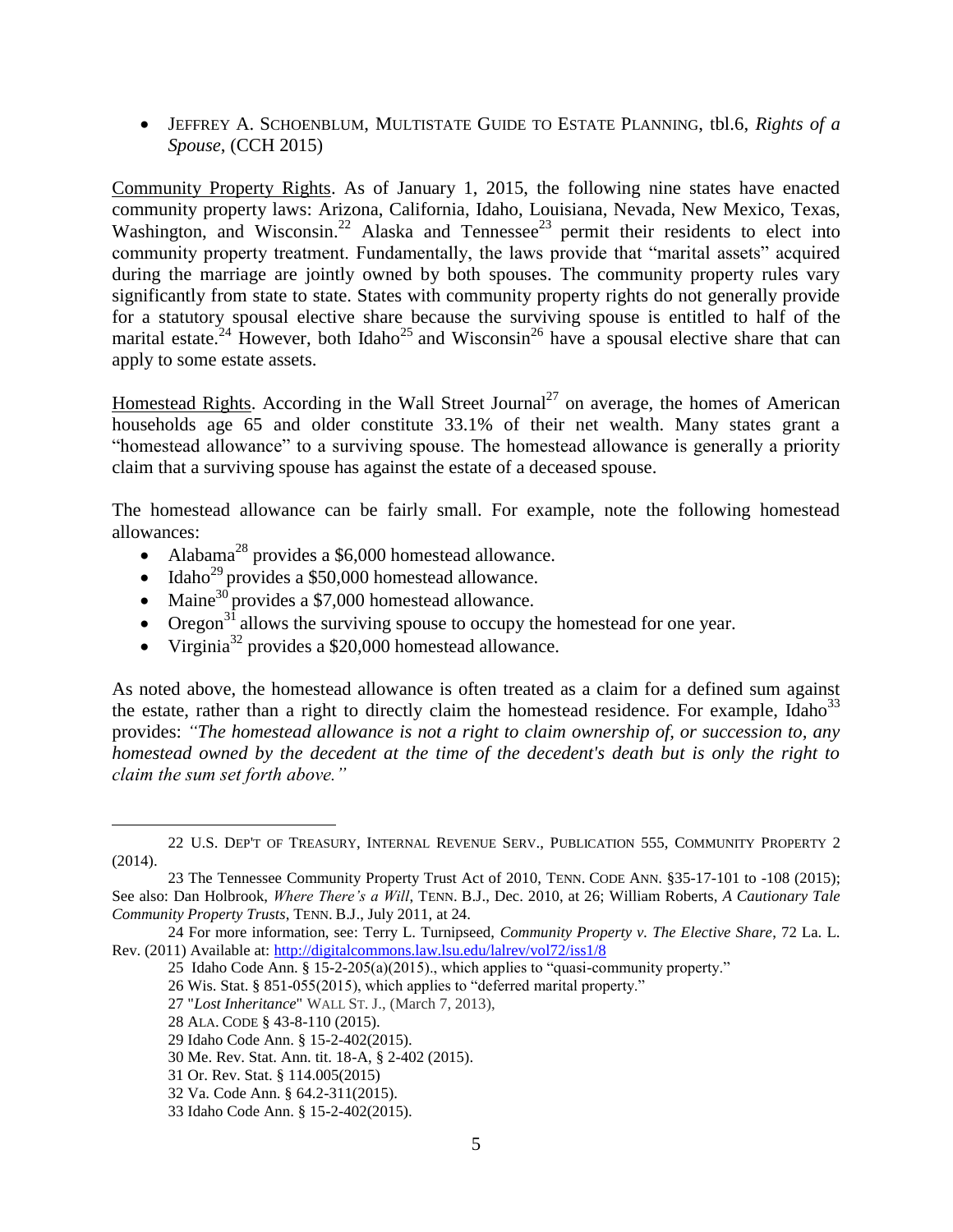Florida has unique rules that govern the devise of a homestead. In Florida a surviving spouse has a constitutional right to a life estate in the homestead,  $34$  or the surviving spouse can elect to take an undivided one-half interest in the homestead as a tenant in common.<sup>35</sup> These rights exist even if the surviving spouse was not on the title and even if the residence was held in trust.<sup>36</sup> The statute reads: "*As provided by the Florida Constitution the homestead shall not be subject to devise if the owner is survived by a spouse or a minor child or minor children, except that the homestead may be devised to the owner's spouse if there is no minor child or minor children.*" 37 Florida homestead rights can be waived.<sup>38</sup> The Florida homestead rules are very complex and should not be handled without a thorough knowledge of their unique provisions.<sup>39</sup>

*Trap*: Because of the spousal rights to the residential homestead, creditors may require the non-owner spouse to be liable for any mortgage debt on the homestead, waive their homestead right or subordinate the spouse's legal right to the homestead to the mortgage holder. $40$ 

*Trap:* Clients who move their residency to Florida after having signed a marital agreement should have a local attorney review the agreement to determine if it effectively waives the Florida homestead rights.

Spousal Support. A number of states provide for support rights to a surviving spouse.<sup>41</sup> For example, the Georgia "Years Support" claim is a priority claim that a surviving spouse and/or minor child can make against a deceased spouse's testate or intestate estate.<sup>42</sup> The Georgia statute<sup>43</sup> provides: "*The surviving spouse and minor children of a testate or intestate decedent are entitled to year's support in the form of property for their support and maintenance for the period of 12 months from the date of the decedent's death.*" A number of states have similar rights that are often called a "family allowance."

*Drafting*: Unless contrary language is provided in the Will, the right to claim Years Support or a family allowance may be in addition to any bequests to the surviving spouse.

 $\overline{a}$ 

40 *See also National State Requirements*, WORLD WIDE LAND TRANSFER (Feb. 26, 2012), http://worldwidelandtransfer.com/marital-signature-requirements (summarizing these state rules).

41 For a list of spousal rights in addition to the spousal election, see JEFFREY A. SCHOENBLUM, MULTISTATE GUIDE TO ESTATE PLANNING, tbl.6.01 (CCH 2015).

42 GA. CODE ANN. § 53-3-1 to -20 (2015).

<sup>34</sup> FLA. CONST. art. X, § 4(c).

<sup>35</sup> FLA. STAT. § 732.401(2) (2015).

<sup>36</sup> FLA. STAT. § 732.401 (2015).

<sup>37</sup> FLA. STAT. § 732.4015(1) (2015).

<sup>38</sup> FLA. STAT. § 732.702 (2015) ("*Each spouse shall make a fair disclosure to the other of that spouse's estate if the agreement, contract, or waiver is executed after marriage. No disclosure shall be required for an agreement, contract, or waiver executed before marriage*.").

<sup>39</sup> For more information see: Jeffrey A. Baskies, *Florida Homestead Laws Present Malpractice Traps for the Unwary*, 35 EST. PLAN. J. 23 (May 2008); Jeffrey A. Baskies, *New Florida Homestead Laws Add Flexibility in Estate Planning*, 38 EST. PLAN. J. 13 (Mar. 2011); Jeffrey A. Baskies**,** *Please Don't Plan with Your Clients' Florida Homesteads*, ASSET PROTECTION PLAN. NEWSLETTER (LISI), no. 209, Sept. 24, 2012; Chuck Rubin, *Restrictions on Transfers of Florida Homestead Property Chart*, ASSET PROTECTION PLAN. NEWSLETTER (LISI), no. 210, Oct. 4, 2012.

<sup>43</sup> GA. CODE ANN. § 53-3-1(c) (2015).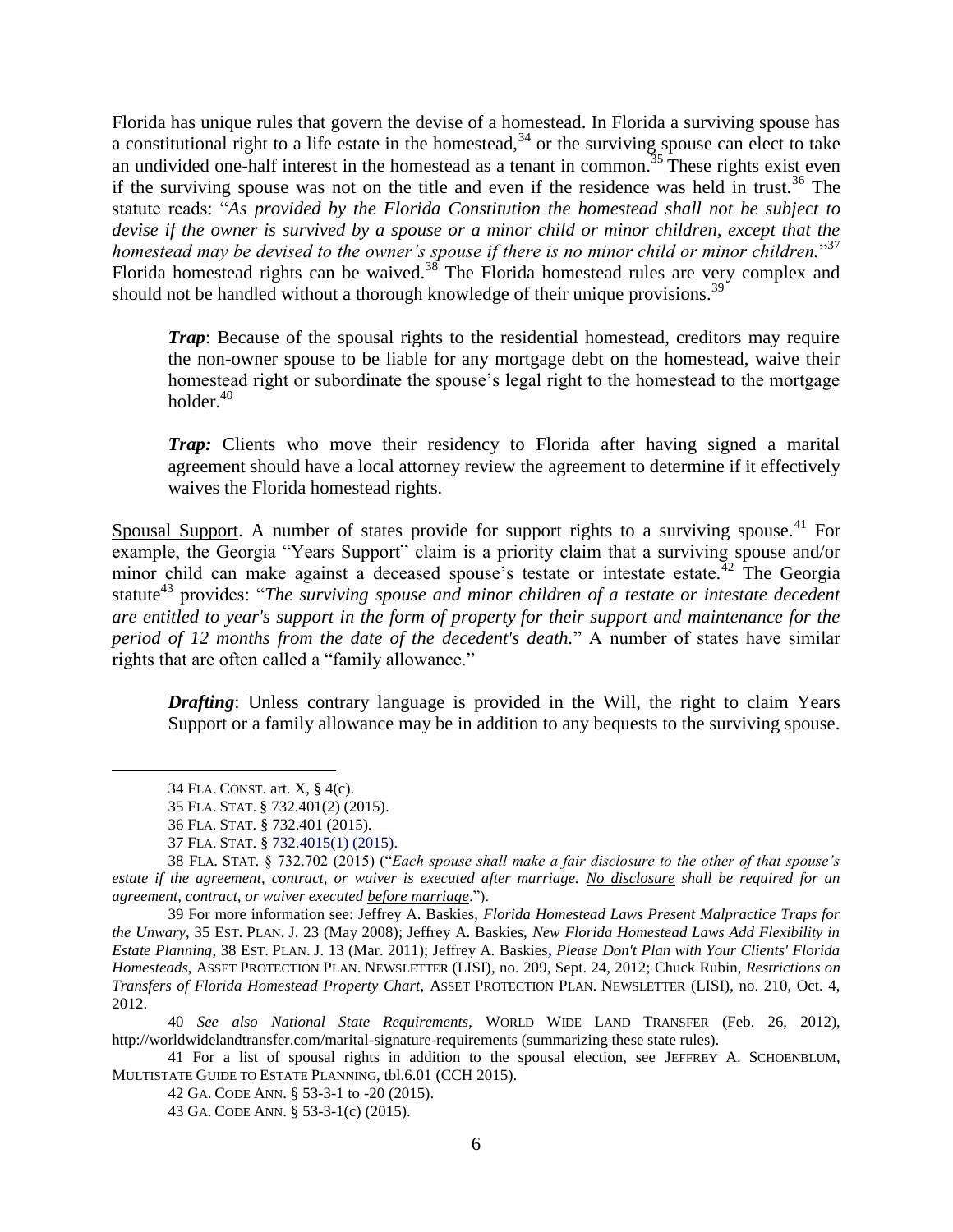It generally makes sense to provide in the Will that any spousal bequests are "in lieu" of any such rights to avoid an unexpected increase in the passage of assets to the spouse.

*Opportunity*: In many states, the family allowance is a priority payment that steps in front of other unsecured debts of the estate. For example, the Alabama statute reads: <sup>44</sup> "*The family allowance is exempt from and has priority over all claims, but does not have priority over the homestead allowance.*" <sup>45</sup> As a consequence, these rights may be used to pass assets to a surviving spouse and/or minor child even if the estate is insolvent.

Personal Property Rights. A number of states provide that a surviving spouse has a priority claim to some of the tangible personal property of a deceased spouse. The property is often referred to as "Exempt Property." In many cases, personal property right is in addition to any other benefits the surviving spouse might receive upon the decedent passing.<sup>46</sup>

The right may be to particular tangible personal property or may be expressed in a monetary value. For example, the Uniform Probate Code provides:<sup>47</sup> "In addition to the homestead *allowance, the decedent's surviving spouse is entitled from the estate to a value, not exceeding \$15,000 in excess of any security interests therein, in household furniture, automobiles, furnishings, appliances, and personal effects.*"

For example, Oklahoma<sup>48</sup> provides: "... the following property must be immediately delivered by *the executor or administrator to such surviving wife or husband, and child or children, and is not to be deemed assets, namely:*

*1. All family pictures.*

 $\overline{a}$ 

- *2. A pew or other sitting in any house of worship.*
- *3. A lot or lots in any burial ground.*

*4. The family Bible and all school books used by the family, and all other books used as part of the family library, not exceeding in value of One Hundred Dollars (\$100.00).*

- *5. All wearing apparel and clothing of the decedent and his family.*
- *6. The provisions for the family necessary for one (1) year's supply, either provided or growing, or both; and fuel necessary for one (1) year.*
- *7. All household and kitchen furniture, including stoves, beds, bedsteads and bedding"*

*Trap*: In second and third marriages, family heirlooms may be lost to the surviving spouse's family, particularly if the surviving spouse can designate the personal property they want to receive. To avoid this problem, clients should either create personal property lists designating how important family personal property is to pass (and reference those lists in their Wills) or provide for such passage in their Wills.<sup>49</sup>

<sup>44</sup> ALA. CODE § 43-8-112 (2015).

<sup>45</sup> ALA. CODE § 43-8-112 (2015).

<sup>46</sup> C.f., FLA. STAT. § 732-402(4)(2015) provides: "*Exempt property shall be in addition to protected homestead, statutory entitlements, and property passing under the decedent's will or by intestate succession."*

<sup>47</sup> UNIF. PROB. CODE § 2-403 (UNIF. LAW COMM'N 2014).

<sup>48</sup> [58 OK Stat § 58-311 \(2014\) \(emphasis added\). S](http://law.justia.com/citations.html)imilarly see: Fla. Stat. § 732.402, N.Y. EPT. LAW § 5- 3.1 (2015) and Mo. Rev. Stat. § 474-0250(2015).

<sup>49</sup> For example, FLA. STAT. § 732-402(5)(2015) provides: *"Property specifically or demonstratively*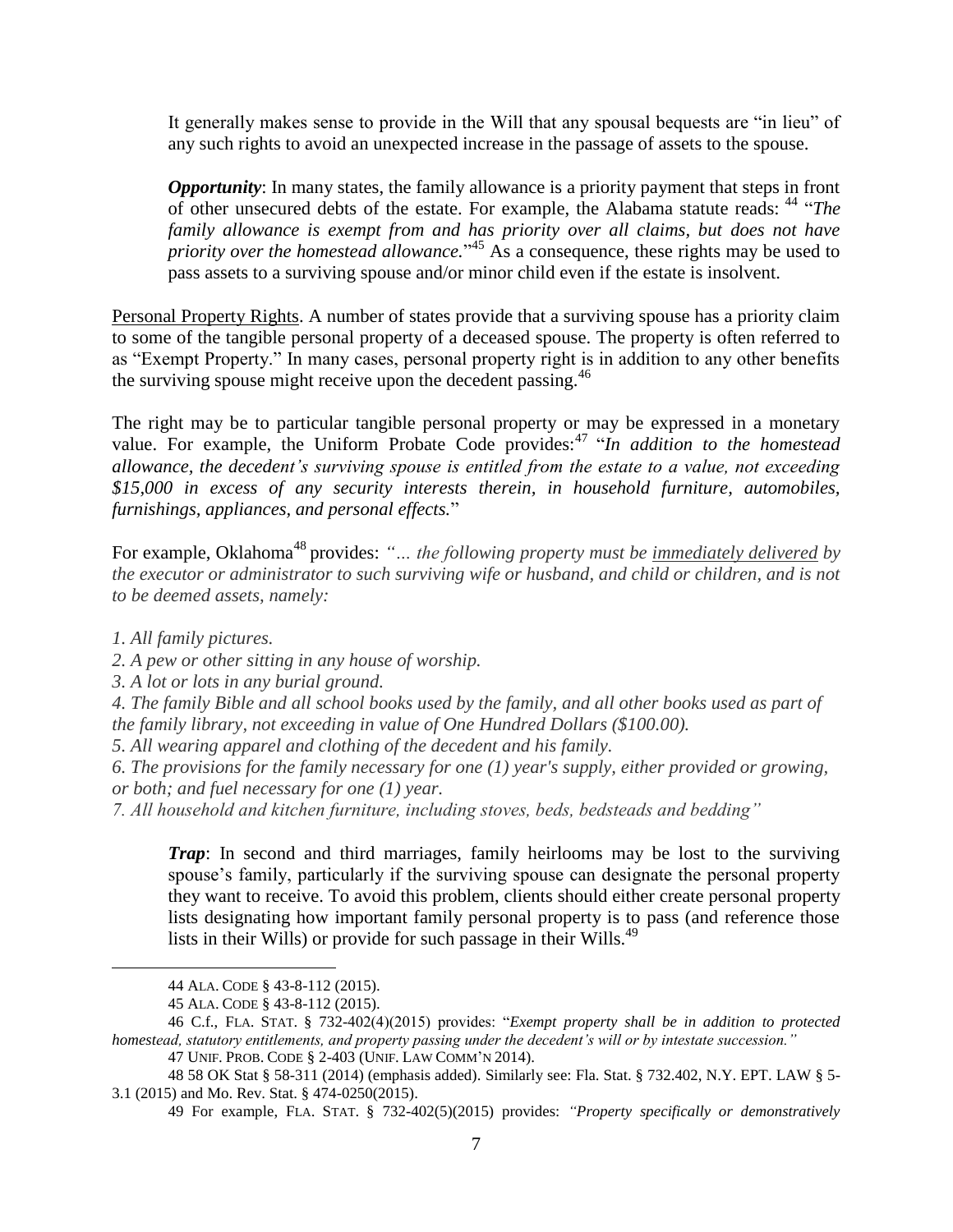Intestate Claims. There are at least three ways that a surviving spouse can obtain an intestate share of a deceased spouse's estate.

First, if a married client dies without a Will<sup>50</sup>(or similar dispositive documents), then the surviving spouse is entitled to a share of the estate, generally limited to the intestate estate (e.g., excluding jointly held bank accounts that pass to the co-owner, IRAs pass to the named beneficiary, etc.). If the decedent leaves no descendants (or in many states, no surviving parent<sup>51</sup>), then the surviving spouse will normally receive 100% of the intestate estate.<sup>52</sup> In some states, the surviving spouse receives at least a minimum dollar amount or minimum percentage of the intestate estate even if there are surviving descendants or surviving parents.<sup>53</sup>

Second, in most states, if the decedent's Will existed before a marriage and was not made in contemplation of the marriage, the new spouse is entitled to an intestate share of the estate.<sup>54</sup> For example, Michigan's provides: <sup>55</sup> "*if a testator's surviving spouse marries the testator after the testator executes his or her will, the surviving spouse is entitled to receive, as an intestate share, not less than the value of the share of the estate the surviving spouse would have received if the testator had died intestate as to that portion of the testator's estate, if any…*" [excluding certain transfers for the decedent's descendants]. Assume the decedent dies with no surviving descendants or parents. Michigan provides:<sup>56</sup> "The intestate share of a decedent's surviving *spouse is … (a) The entire intestate estate if no descendant or parent of the decedent survives the decedent."*

Third, even if the decedent spouse executed a new Will, there is a least one other route by which a surviving spouse could inherit. If all of the named heirs should predecease the decedent or if a trust was created and all of the trust beneficiaries die before the termination of the trust, the surviving spouse might have a right to inherit as a surviving intestate heir – with a priority of intestate inheritance in front of more remote family members.

*devised by the decedent's will to any devisee shall not be included in exempt property."*

<sup>50</sup> A Lawyers.com study noted that in 2009 only 35% of Americans had a Will. See: *Lawyers.com Survey Reveals Drop in Estate Planning By Americans in 2009; Ailing Economy Likely Reason,* copy at: <http://www.lexisnexis.com/en-us/about-us/media/press-release.page?id=1268676534119836>

<sup>51</sup> C.f., ALA. CODE § 43-8-41(2015)which provides that "[*i]f there is no surviving issue but the decedent is survived by a parent or parents, the first \$100,000.00 in value, plus one-half of the balance of the intestate estate*" passes to the surviving spouse with the parents equally taking the remainder of the estate. Similarly see: Mich. Comp. Laws § 700.2102, MD Code Est. & Trusts § 3-102.

<sup>52</sup> C.f., FLA. STAT. § 732.102(1) (2015) and GA. CODE ANN. § 53-2-1(c) (2015).But see: Ark. Code § 28- 9-214 which provides that the spousal intestate share is reduced to 50% of the estate if the marriage has not been in existence for three years before the decedent's death.

<sup>53</sup> C.f., Hawaii grants a surviving spouse the first \$200,000 of assets of an intestate estate and 75% of the balance of the estate if the decedent is only survived by a parent. Haw. Rev. Stat. § 560:2-102(2) (2015).

<sup>54</sup> C.f., Me. Rev. Stat. Ann. tit. 18-A, § 2-301.

<sup>55</sup> Mich. Comp. Laws § 700.2301(1). This rule is limited by certain exceptions in paragraph (2) of the statute. (emphasis added)

<sup>56</sup> Mich. Comp. Laws § 700.2102(1)(a).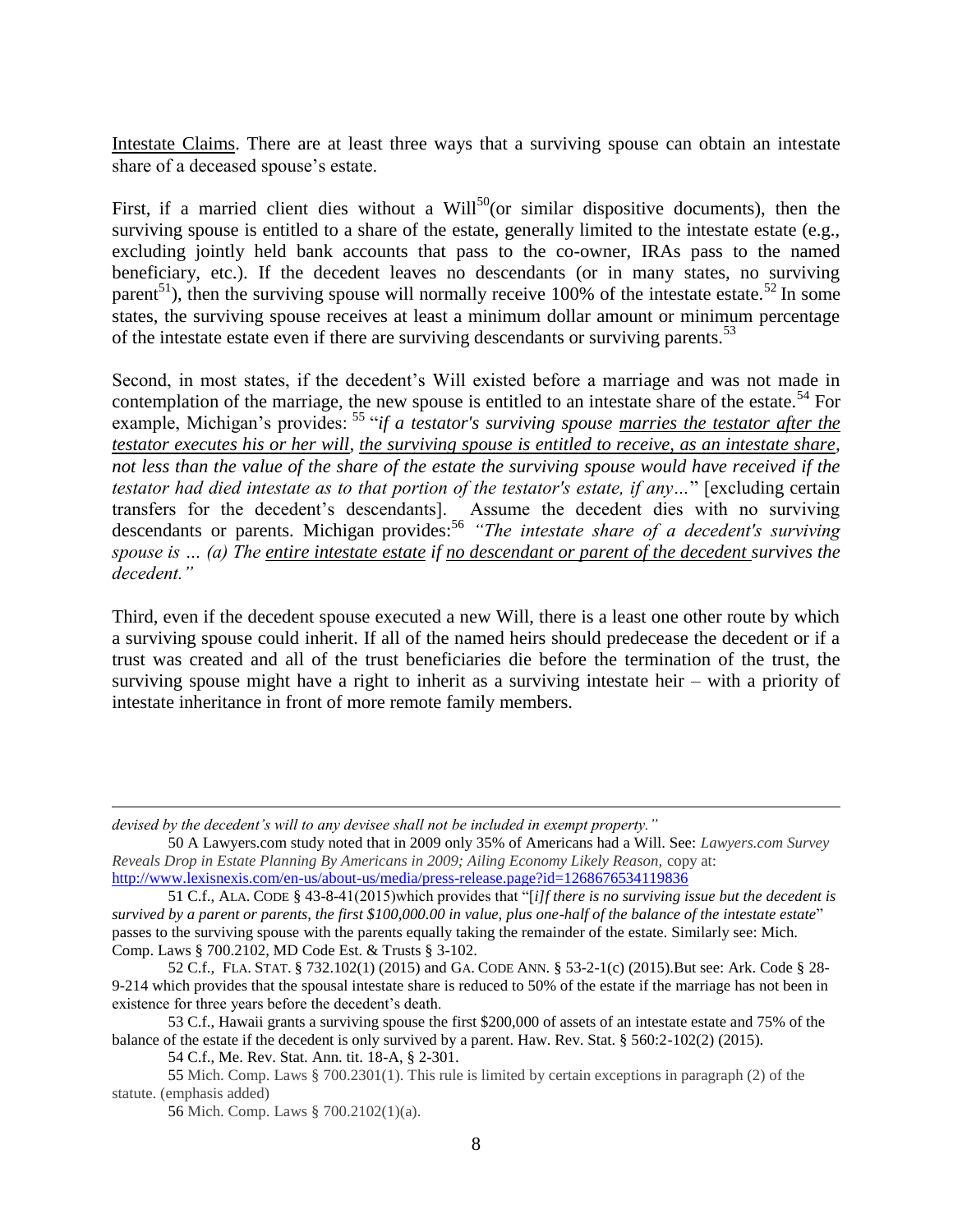*Drafting*: Wills and trusts should specifically deal with this potential intestate claim. For example, the document can provide that if there are no living descendants or named heirs, the assets of the estate or trust pass to designated charities.

*Caution*: The interaction and detailed calculation of the various claims and elections that a surviving spouse can make against the estate vary widely from state to state. A discussion of these variations is beyond the scope of this article.

*Resource*: JEFFREY A. SCHOENBLUM, MULTISTATE GUIDE TO ESTATE PLANNING, tbl.7, *Intestate Succession*. (CCH 2015).

ERISA. The Employee Retirement Income Security Act of 1974 (ERISA)<sup>57</sup> governs qualified retirement plans. Upon marriage a spouse normally and automatically becomes the primary beneficiary of the other spouse's ERISA defined contribution account.<sup>58</sup> In making a preretirement distribution decision for a defined benefit or money purchase plan, unless both spouses choose otherwise, the form of payment must be a qualified joint and survivor annuity, providing payments over the participant's lifetime and then a surviving spouse's lifetime.<sup>59</sup>

In addition, changes in beneficiary designations of an ERISA retirement plan generally require written approval of a spouse if the participant is married. $60$ 

IRAs do not have similar mandatory spousal rights or spousal approval requirements in changing the IRA beneficiary. $61$ 

Survivor Benefits. A surviving spouse who is named as beneficiary of a retirement plan or IRA can elect to either roll over the IRA to the spouse's own  $IRA^{62}$  or retain the deceased spouse's IRA. If the spouse elects to maintain the deceased spouse's IRA, they have the option of delaying required minimum distributions until the end of the year in which the deceased spouse would have reached age  $70\frac{1}{2}$ .<sup>63</sup>

*Trap*: If the surviving spouse needs IRA funds before age 59½, the distribution may be subject to a 10% early withdrawal penalty if the spouse converts the IRA to the spouse's own IRA.<sup>64</sup> It may make more sense to treat the IRA as an inherited IRA which is not subject to the 10% penalty.

<sup>57</sup> Pub. L. No. 93-406, 88 Stat. 829 [hereinafter "ERISA"].

<sup>58</sup> I.R.C. § 401(a)(11)(B)(iii) (2015). I.R.C. § 401(11)(D) (2015) permits a retirement plan to require that the marriage must meet a one year requirement, but, in the author's experience, most plans have not adopted this exception.

<sup>59</sup> I.R.C. § 401(a)(11).

<sup>60</sup> 29 U.S.C. § 1055(c)(2)(A) (2015).

<sup>61</sup> 29 U.S.C. §§ 1051–1061 (2015).

<sup>62</sup> I.R.C. § 408(d)(3)(C)(ii)(II) (2015).

<sup>63</sup> I.R.C. § 401(a)(9)(B)(iv) (2015).

<sup>64</sup> *See* I.R.C. § 72(t) (2015); Sears v. Comm'r, 100 T.C.M. (CCH) 6 (2010); Gee v. Comm'r, 127 T.C. 1 (2006); Bob Keebler & Michelle Ward, *Sears v. Commissioner: Spousal Rollover Trap,* EMP. BENEFITS & RETIREMENT PLAN. NEWSLETTER (LISI), no. 543, Oct. 12, 2010.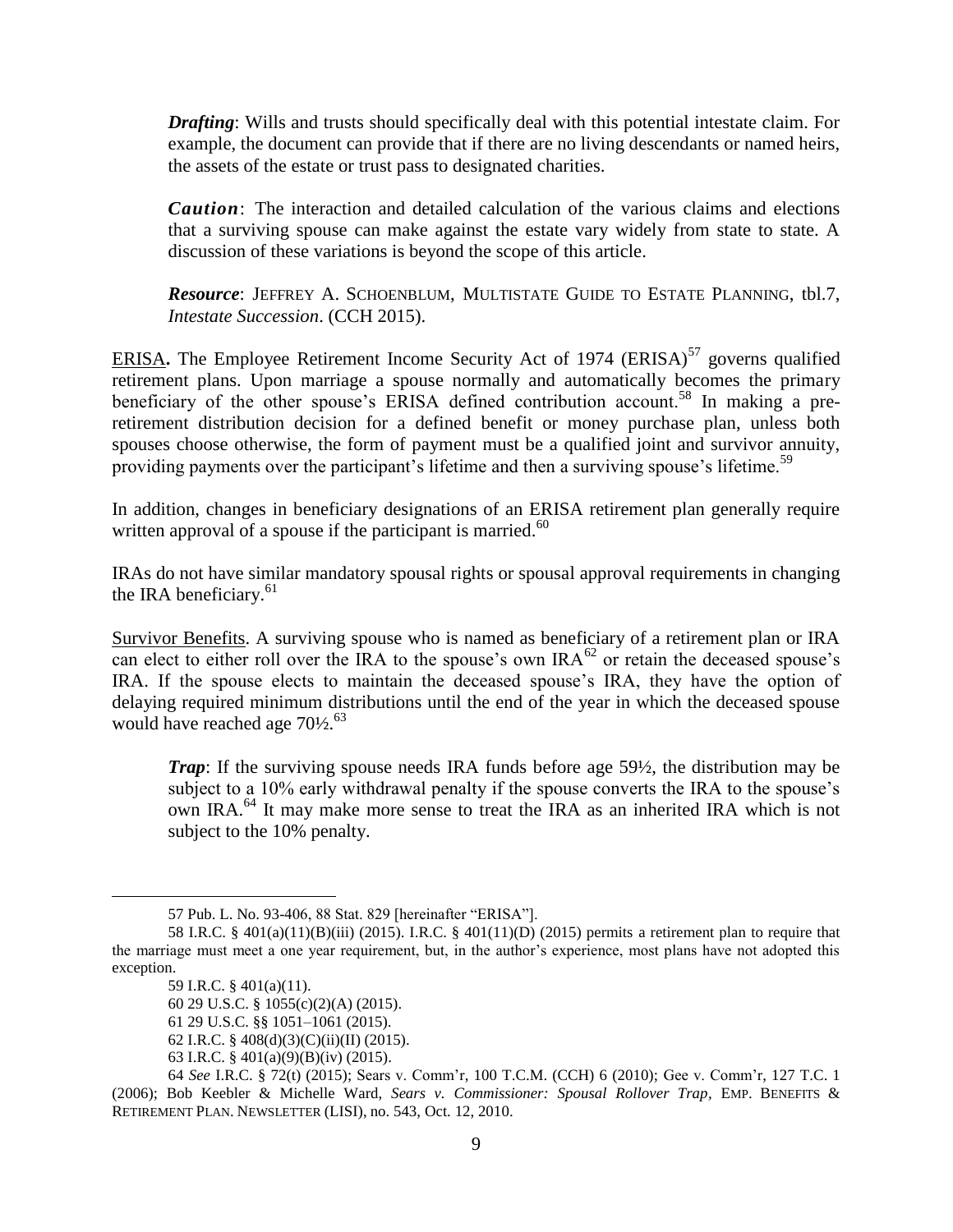#### *Resource*: Natalie B. Choate, Life and Death Planning for Retirement Benefits (2011).

Social Security Benefits. A spouse has at least two possible benefits from social security. First, if the couple gets divorced, the divorced spouse may have claims to a portion of their ex-spouse's social security benefits. Second, a surviving spouse may have rights to a portion of their deceased spouse's benefits. See the Social Security Administration's two page statement summarizing the rights of a spouse to Social Security benefits.<sup>65</sup>

*Resources*: There are various strategies by which married couples can significantly increase their social security benefits. See the following resources:

- LAURENCE J. KOTLIKOFF, ET AL., GET WHAT'S YOURS: THE SECRETS TO MAXING OUT YOUR SOCIAL SECURITY (2015).
- *How to Maximize Your Social Security Benefits*, AARP, available at [www.aarp.org](http://www.aarp.org/)*.*
- Kenneth A. Hansen and Steven J. Carlson, *Maximizing After-Tax Social Security Lifetime Payouts*, 1 *Taxes* 55-62 (November 2013).

Filial Support Laws. Older Americans have not been planning for their retirement and as a consequence, many are unprepared for their long term care needs. Many elderly are living longer than they ever expected and are outliving their assets.<sup>66</sup> According to a 2011 MetLife Survey,<sup>67</sup> an average private room in a nursing home has a cost of \$87,235 per year. Costs have only increased since 2011.

According to the Statute of Frauds, an individual cannot generally be held liable for the debts of another person without agreeing to such liability.<sup>68</sup> However, as many as 30 states have adopted Filial Support statutes, in which family members can be held legally liable for the support obligations of spouses, parents and other family members. These costs include health care and long term care costs, even if the family member has not signed a document guaranteeing those liabilities or received any assets from the needy family member.

In California,<sup>69</sup> Connecticut,<sup>70</sup> Indiana,<sup>71</sup> Massachusetts,<sup>72</sup> North Carolina,<sup>73</sup> Ohio,<sup>74</sup> failure to provide the necessary support to a spouse can be a criminal felony or misdemeanor.

 $\overline{a}$ 

72 MASS. GEN. LAWS ch. 273, § 1 (2015) provides that non-support is a felony.

<sup>65</sup> SOCIAL SECURITY ADMINISTRATION,

<http://www.ssa.gov/sf/FactSheets/WomenandSSrev1.pdf> (last visited July 29, 2015).

<sup>66</sup> According to a study by Allianz Life Insurance Company of North America 82% of married respondents in their late 40s with children have a greater fear of outliving their assets then they did of dying, See: *Retirement in America will Never be the Same*, available at [https://www.allianzlife.com/retirement-and-planning-tools/reclaiming](https://www.allianzlife.com/retirement-and-planning-tools/reclaiming-the-future/white-paper-findings)[the-future/white-paper-findings](https://www.allianzlife.com/retirement-and-planning-tools/reclaiming-the-future/white-paper-findings) (last visited July 30, 2015).

<sup>67</sup> MARKET SURVEY OF LONG-TERM CARE COSTS, METLIFE (2011), *available at* [https://www.metlife.com/assets/cao/mmi/publications/studies/2011/mmi-market-survey-nursing-home-assisted](https://www.metlife.com/assets/cao/mmi/publications/studies/2011/mmi-market-survey-nursing-home-assisted-living-adult-day-services-costs.pdf)[living-adult-day-services-costs.pdf;](https://www.metlife.com/assets/cao/mmi/publications/studies/2011/mmi-market-survey-nursing-home-assisted-living-adult-day-services-costs.pdf) *see also* COST OF CARE SURVEY, GENWORTH (2014), *available at*  [https://www.genworth.com/dam/Americas/US/PDFs/Consumer/corporate/130568\\_032514\\_CostofCare\\_FINAL\\_no](https://www.genworth.com/dam/Americas/US/PDFs/Consumer/corporate/130568_032514_CostofCare_FINAL_nonsecure.pdf) [nsecure.pdf.](https://www.genworth.com/dam/Americas/US/PDFs/Consumer/corporate/130568_032514_CostofCare_FINAL_nonsecure.pdf) 

<sup>68</sup> *See, e.g.*, FLA. STAT. § 725.01 (2015) (Florida's version of this provision of the Statute of Frauds).

<sup>69</sup> CAL. PENAL CODE § 270(a) (2015) provides that non-support of a spouse is a Misdemeanor.

<sup>70</sup> CONN. GEN. STAT. § 53-304 (2015) provides for up to a year of imprisonment.

<sup>71</sup> IND. CODE § 35-46-1-6 (2015) provides that non-support of a spouse is a Class D Felony.

<sup>73</sup> N.C. GEN. STAT. § 14-322 (2015) provides that non-support of a spouse is a Class 1 or 2 Misdemeanor.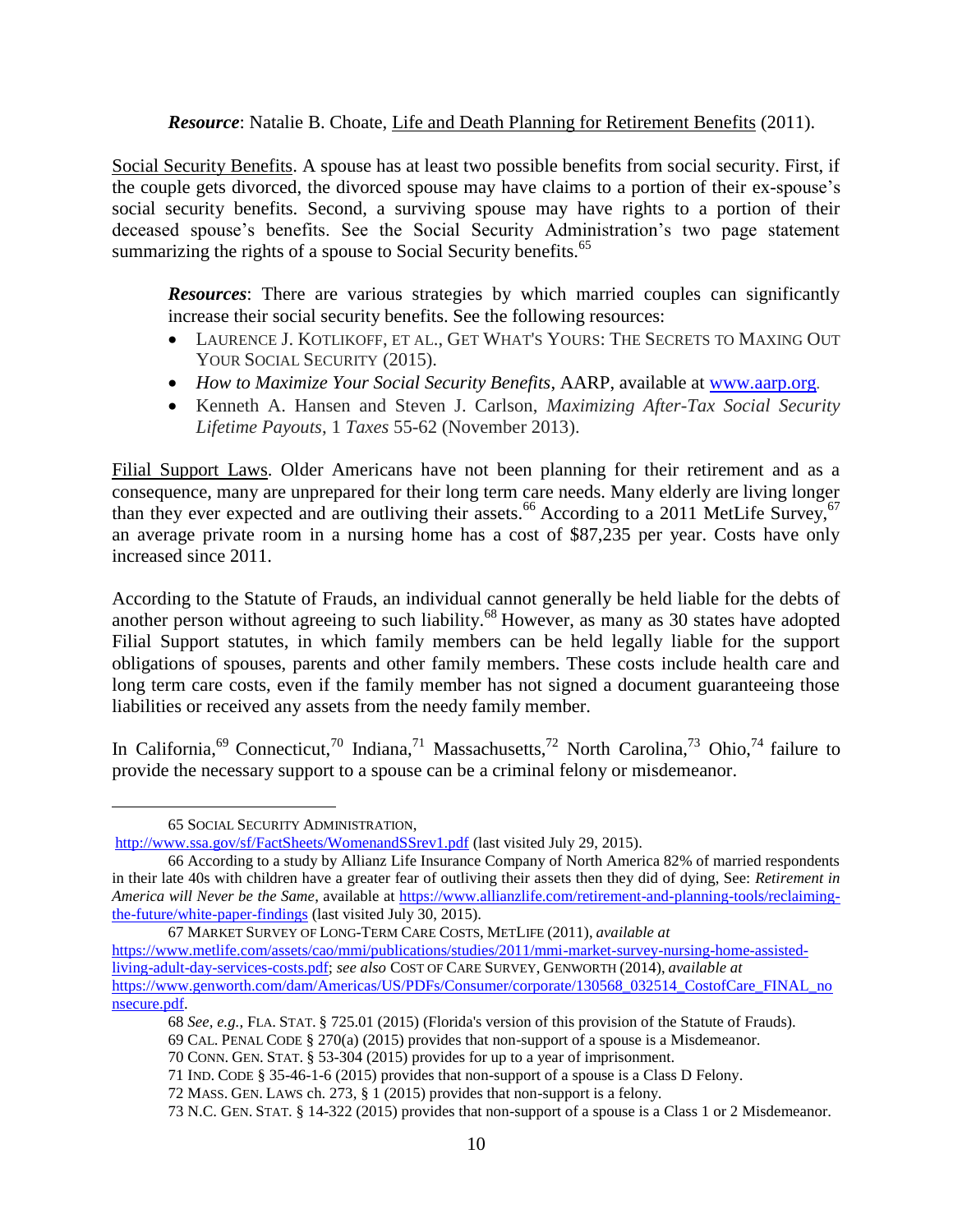*Caution:* The increased life expectancy of Americans, combined with their lack of adequate financial preparation for their long term care, will cause increased enforcement of Filial Support Laws against family members. This right may prove to be particularly problematic in second and third marriages, even when there is a prenuptial agreement in place.

*Opportunity*: On the other side of the coin, if you represent an impoverished elder or incapacitated client, do you raise the specter of Filial Support Laws to family members?

*Opportunity*: If the client's state of residency has a strong Filial Support statute, consider obtaining a Long Term Care policy for the spouse to insure against the cost and avoid Medicaid issues on the couple's joint assets.

## *Resources*:

 $\overline{a}$ 

- Katherine C. Pearson, *[Filial Support Laws in the Modern Era: Domestic and](http://papers.ssrn.com/sol3/cf_dev/AbsByAuth.cfm?per_id=373445)  [International Comparison of Enforcement Practices for Laws Requiring Adult Children](http://papers.ssrn.com/sol3/cf_dev/AbsByAuth.cfm?per_id=373445)  [to Support Indigent Parents](http://papers.ssrn.com/sol3/cf_dev/AbsByAuth.cfm?per_id=373445)*, 20 ELDER L.J. [269 \(2013\).](http://papers.ssrn.com/sol3/cf_dev/AbsByAuth.cfm?per_id=373445)
- *Susan T. Peterson, The Price of Admission: Liability and Responsibility for Nursing Home Expenses*, MINN. BENCH & B. (2009), [http://www2.mnbar.org/benchandbar/2009/mj09/nursing\\_home.html](http://www2.mnbar.org/benchandbar/2009/mj09/nursing_home.html) (discussing spousal responsibility in Minnesota).
- Kelly Greene, *29 States That Could Make Adult Children Pay for Mom's Care*, WALL ST. J. (June 25, 2012, 10:28 AM),<http://blogs.wsj.com/> totalreturn/2012/06/25/29-states-thatcould-make-adult-children-pay-for-moms-care/
- Shannon Frank Edelstone, *Filial Responsibility: Can the Legal Duty to Support our Parents be Legally Enforced?* 36 FAM. L.Q. 501 (2002)*;*
- Ben Matlin, *Providers Pursue Kids For Parents' LTC Costs*, FIN. ADVISOR (Aug. 4, 2014), [http://www.fa-mag.com/news/providers-pursue-kids-for-parents--ltc-costs-](http://www.fa-mag.com/news/providers-pursue-kids-for-parents--ltc-costs-18763.html)[18763.html;](http://www.fa-mag.com/news/providers-pursue-kids-for-parents--ltc-costs-18763.html)
- Northwestern MutualVoice Team, *Who Will Pay for Mom's or Dad's Nursing Home Bill? Filial Support Laws and Long-Term Care*, FORBES (Feb. 3, 2014, 8:45 AM), [http://www.forbes.com/sites/northwesternmutual/2014/02/03/who-will-pay-for-moms-or](http://www.forbes.com/sites/northwesternmutual/‌2014/02/03/who-will-pay-for-moms-or-dads-nursing-home-bill-filial-support-laws-and-long-term-care/)[dads-nursing-home-bill-filial-support-laws-and-long-term-care/.](http://www.forbes.com/sites/northwesternmutual/‌2014/02/03/who-will-pay-for-moms-or-dads-nursing-home-bill-filial-support-laws-and-long-term-care/)

Incapacity Decision-Making. Only 33% of adult Americans have executed a medical directive.<sup>75</sup> In 2000, the AARP reported that only 45% of Americans over the age of 50 have executed a durable general power of attorney.<sup>76</sup> A Lawyers.com study reported that in 2009 only 29% of Americans had either a medical directive or a general power of attorney.<sup>77</sup>

77 *Lawyers.com Survey Reveals Drop in Estate Planning By Americans in 2009; Ailing Economy Likely Reason,* copy at:<http://www.lexisnexis.com/en-us/about-us/media/press-release.page?id=1268676534119836>

<sup>74</sup> OHIO REV. CODE ANN. § 2919.21 (West 2015) provides that non-support of a spouse is a misdemeanor of the first degree.

<sup>75</sup> *See* MYTHS AND FACTS ABOUT HEALTH CARE ADVANCE DIRECTIVES, AM. B. ASS'N, (2013).

<sup>76</sup> *Where There is a Will…Legal Documents Among the 50+ Population: Findings from an AARP Survey,* AARP (Apr. 2000), [http://www.aarp.org/money/estate-planning/info-2000/aresearch-import-424.html.](http://www.aarp.org/money/estate-planning/info-2000/aresearch-import-424.html)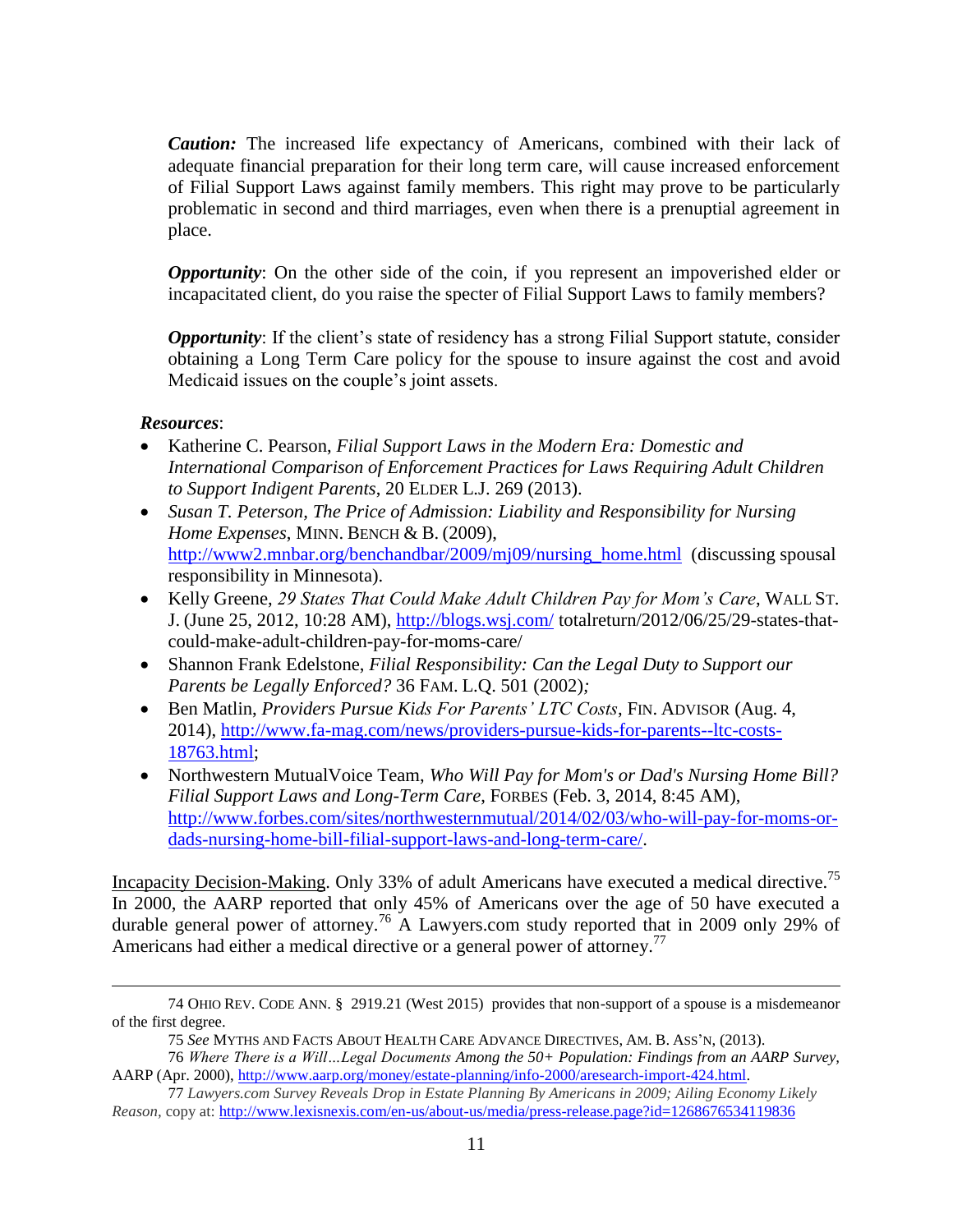Some states provide that marriage automatically revokes a Medical Directive, except with regard to the new spouse. For example, Georgia law provides: "*Unless an advance directive for health care expressly provides otherwise, if after executing an advance directive for health care, the declarant marries, such marriage shall revoke the designation of a person other than the declarant's spouse as the declarant's health care agent….*" 78

In the absence of Medical Directives and/or Durable General Powers of Attorney, most states provide that the current spouse has the highest priority to serve as Guardian/Custodian over the assets and/or person of an incapacitated spouse. For example, Georgia provides a statutory order of preference for Guardians: "*Individuals who are eligible have preference in the following order: (1) The individual last nominated by the adult in accordance with the provisions of subsection (c) of this Code section; (2) The spouse of the adult or an individual nominated by the adult's spouse in accordance with the provisions of subsection (d) of this Code section;(3) An adult child of the adult or an individual nominated by an adult child of the adult in accordance with the provisions of subsection (d) of this Code section*…."<sup>79</sup>

*Drafting*: If a client is entering into a new marriage and wants to name someone other than the new spouse as incapacity decision maker, then the client should execute a new Medical Directive and Durable General Power of Attorney as soon as possible, even before marriage (with language that the documents were executed in contemplation of the impending marriage). Moreover, incapacity documents should provide for when (e.g., upon the filing of a divorce complaint) and how (e.g., treat the power holder as predeceasing the maker of the instrument) any divorce impacts the agents' appointment.

*Trap*: In a number of states, appointment of a guardian (e.g., the current spouse) revokes or limits the agent holding a General Power of Attorney (e.g., Florida,  $80$  Texas,  $81$ Virginia, $82$  and Washington<sup>83</sup>). To avoid this problem, provide in the General Power of Attorney and Medical Directive that the named agent is also intended to be the Guardian if it is necessary to name one.

Estate Representation. In the event of an intestate estate or the failure of all named Personal Representatives to serve, the surviving spouse generally has a priority right to be the Executor/Personal Representative of the deceased spouse's estate, even if there are children from a prior relationship. For example, the State of Washington provides: "*Administration of an estate if the decedent died intestate or if the personal representative or representatives named in the will declined or were unable to serve shall be granted to some one or more of the persons hereinafter mentioned, and they shall be respectively entitled in the following order:(1) The surviving spouse or state registered domestic partner, or such person as he or she may request to* 

<sup>78</sup> GA. CODE ANN. § 31-32-6(b) (2015).

<sup>79</sup> GA. CODE ANN. § 29-4-3 (2015) (emphasis added)

<sup>80</sup> FLA. STAT. § 709.2109(1)(c) (2015).

<sup>81</sup> TEX. CODE ANN. § 485 (2015).

<sup>82</sup> VA. CODE ANN. § 64.2-1606 (2015).

<sup>83</sup> WASH. REV. CODE § 11.94.010(1) (2015).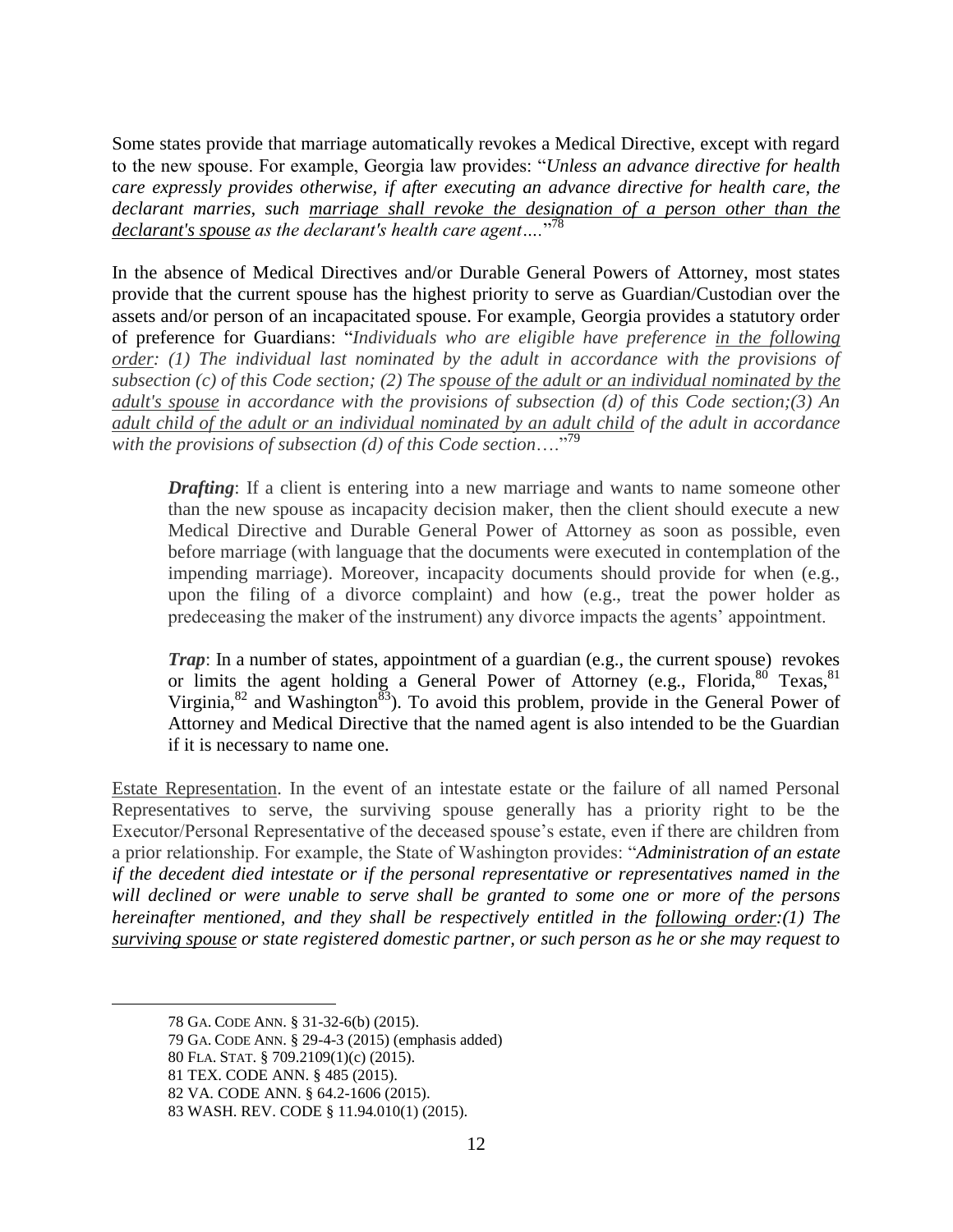*have appointed. (2) The next of kin in the following order: (a) Child or children; (b) father or mother; (c) brothers or sisters; (d) grandchildren; (e) nephews or nieces.*<sup>84</sup>

Veterans Benefits. The Veterans Administration offers a variety of benefits and services to spouses, children, and parents of former military members and veterans who are deceased or totally and permanently disabled by a service-connected disability.

*Trap*: For some veterans, their VA medical benefits are based upon their lack of income or assets. Marriage or divorce can change that financial calculation.

*Resource*: For a comprehensive list of veterans' benefits to dependents and surviving spouses, see: U.S. DEP'T OF VETERANS AFFAIRS, OFFICE OF PUB. & INTERGOVERNMENTAL AFFAIRS, FEDERAL BENEFITS FOR VETERANS, DEPENDENTS, AND SURVIVORS, ch. 13 (2014), *available at* [http://www.va.gov/opa/publications/](http://www.va.gov/opa/publications/‌benefits_book/benefits_chap13.asp) [benefits\\_book/benefits\\_chap13.asp;](http://www.va.gov/opa/publications/‌benefits_book/benefits_chap13.asp) DEP'T OF VETERANS AFFAIRS, SPOUSE'S PLANNING GUIDE (2011), *available at* [http://www.independenceplaceky.org/](http://www.independenceplaceky.org/‌spouse_planning_guide.htm) spouse planning guide.htm.

Military Residency. The Military Spouses Residency Relief Act ("MSRRA")<sup>85</sup> provides spouses of active duty military similar (but not identical) rights to those of the military member to elect to retain residency in another state in which they were previously domiciled even when they have moved out of that state as a result of their spouse's military service.

*Opportunity*: MSRRA provides that a military spouse does not have to go through all of the normal residency requirements of a new state (e.g., new driver's license, voter registration, etc.) and, if the previous state of residency has a lower income tax, reduce their state income taxes.

Tax Benefits. Married couples can file joint tax returns,<sup>86</sup> unless the couple is divorced or legally separated at year end<sup>87</sup> or the "abandoned spouse" rule<sup>88</sup> applies. When a spouse dies before year end, the surviving spouse can still file a final joint return for the year of death.<sup>89</sup>

*Opportunity*: Non-resident aliens can elect to be treated as a resident of the United States for joint return filing purposes.<sup>90</sup> The non-resident alien election remains in place until revoked by the spouse, the death of a spouse, legal separation, or divorce.<sup>91</sup>

86 I.R.C. § 6013 (2015).

 $\overline{a}$ 

88 See: I.R.C. § 7703(b) (2015) for the abandoned spouse rules.

<sup>84</sup> WASH. REV. CODE § 11.28.120 (2015) (emphasis added).

<sup>85</sup> Pub. L. No. 111-97, 123 Stat. 3007 (2009) (codified in scattered sections of 50 U.S.C. app.); *see also* Marc Soss, *Military Spouses Residency Relief Act*, EST. PLAN. NEWS., no. 1569 (Dec. 30, 2009); *Military Spouse Act – Residency Relief (MSRRA)*, MILITARY BENEFITS, [http://militarybenefits.info/military-spouse-act-residency-relief](http://militarybenefits.info/military-spouse-act-residency-relief-msrra/)[msrra/](http://militarybenefits.info/military-spouse-act-residency-relief-msrra/) (last visited August 3, 2015).

<sup>87</sup> I.R.C. § 7703(a)(2) (2015).

<sup>89</sup> I.R.C. § 7703(a)(1) (2015).

<sup>90</sup> I.R.C. § 6013(g)(1) (2015).

<sup>91</sup> I.R.C. § 6013(g)(4) (2015).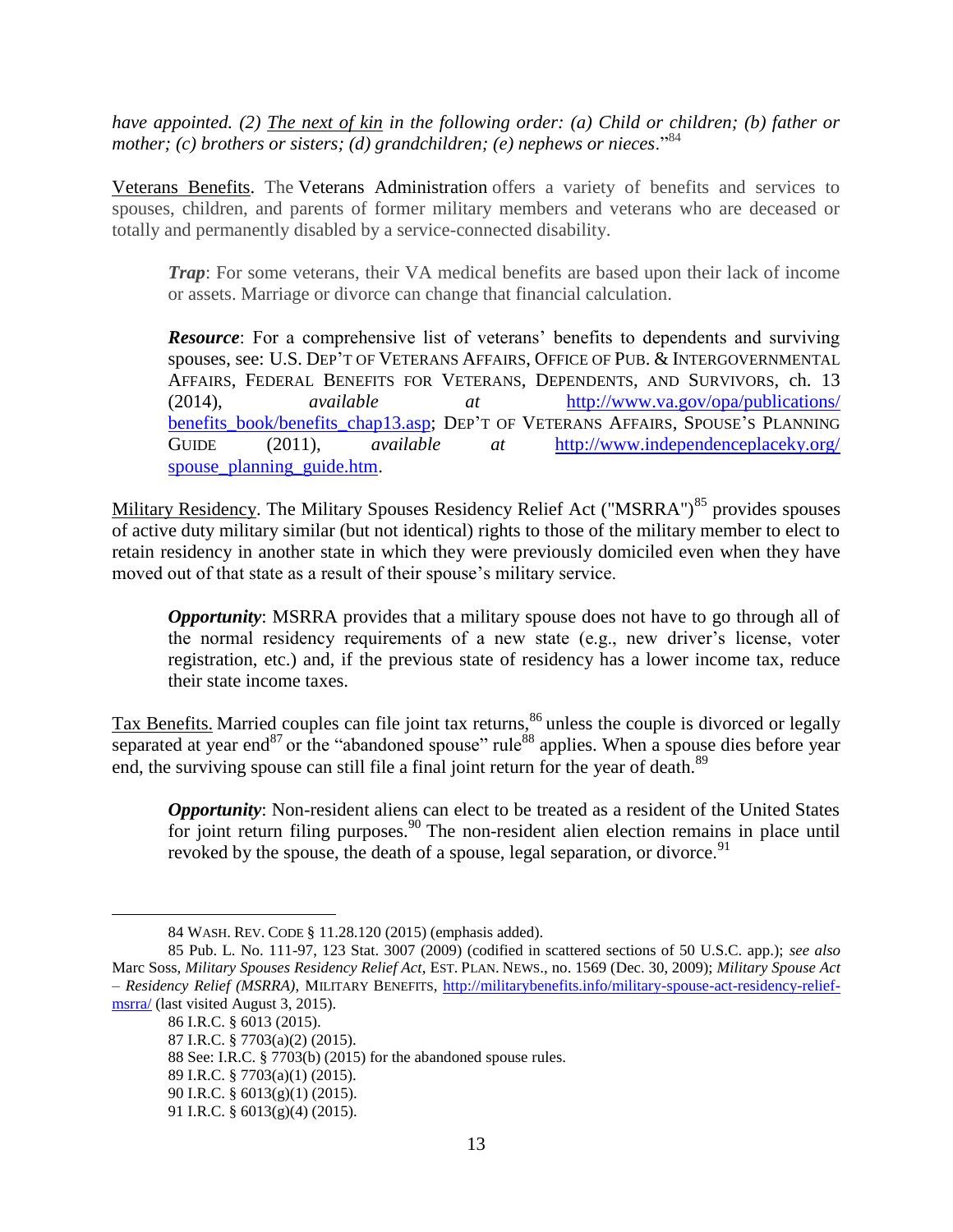Married couples enjoy a number of federal tax benefits. For example (but not limited to):

- The right to contribute to an IRA for a non-working spouse.
- A potentially lower marginal income tax rate if one spouse does not work or has lower income.
- A higher standard deduction.
- A higher exclusion upon sale of the primary residence.
- Tax-free passage of assets to the other spouse by gift or bequest.
- Lower transfer taxes using the portable transfer tax exemption of the first to die spouse.

Gift-Splitting. A spouse can elect to be treated as co-donor of the other spouse's gifts under the gift-splitting rules.<sup>92</sup> However, with the large transfer tax exemptions currently available, this approach will normally only be favorable for transfer tax purposes if one or both of the spouses are very wealthy.

In order for the "gift-splitting" to apply, the donor must file a gift tax return, on which the spouse consents to the treatment of the gifts as made one-half by the spouse.<sup>93</sup> Gift-splitting for any year applies to all gifts and cannot be made on a gift-by-gift basis - except if a divorce occurs in the year of the gift-split, post-divorce gifts are not gift-split. If a married couple agrees to "giftsplitting," each is treated as though they made the gift for generation-skipping tax purposes also.<sup>94</sup> The couple must be married on the date the gift is made if they intend to elect giftsplitting and neither can marry someone else before the end of the year.<sup>95</sup>

*Trap*: If gift-splitting is elected, the spouses have joint and several liability for any gift tax which may be due.<sup>96</sup> Because of this rule, consenting spouses should be very careful to assure that the value of the gifts are accurate. The consenting spouse may want to obtain an indemnity from the gifting spouse.

No Due-on-Sale. Pursuant to federal law, a spouse, at either death of the other spouse or at divorce, may have the right to receive a personal residence without the lender being able to call the loan, pursuant to any due on sale clause.<sup>97</sup> However, lenders will sometimes try to coerce the heirs into paying a mortgage assumption fee.

Protected Divorce Claims in Bankruptcy*.* The [Bankruptcy Abuse Prevention and Consumer](http://www.usdoj.gov/ust/eo/bapcpa/index.htm)  [Protection Act of 2005](http://www.usdoj.gov/ust/eo/bapcpa/index.htm)<sup>98</sup> added new bankruptcy provisions providing that unpaid child support

<sup>92</sup> I.R.C. § 2513(a)(1) (2015). For a detailed examination of the gift splitting rules, see: Diana S.C. Zeydel, *Gift-Splitting—A Boondoggle or a Bad Idea? A Comprehensive Look at the Rules*, J. of Tax (June 2007).

<sup>93</sup> Treas. Reg. § 25-2513-2(a) (2015). The return must be filed by the donor spouse, even if a gift tax return was not otherwise required (e.g., only annual exclusion gifts were made).

<sup>94</sup> I.R.C. § 2652(a)(2) (2015).

<sup>95</sup> I.R.C. § 2513(a)(1) (2015).

<sup>96</sup> I.R.C. § 2513(d); Treas. Reg. § 25-2513-2(a) (2015).

<sup>97</sup> 12 C.F.R. § 591.5.(b) (2015) (emphasis added); *see also* Garn-St Germain Depository Institutions Act of 1982, Pub. L. No. 97-320, § 341, 96 Stat. 1469, 1505–07 (codified at 42 U.S.C. § 5402 (2012)). For more information see: Erik J. Murdock, Note, *The Due-on-Sale Controversy: Beneficial Effects of the Garn St. Germain Depository Institution Act of 1982*, 1984 DUKE L.J. 121.

<sup>98</sup> Pub.L. No. 109-8, 119 Stat. 23 (2005) (codified in scattered sections of 11 U.S.C.).